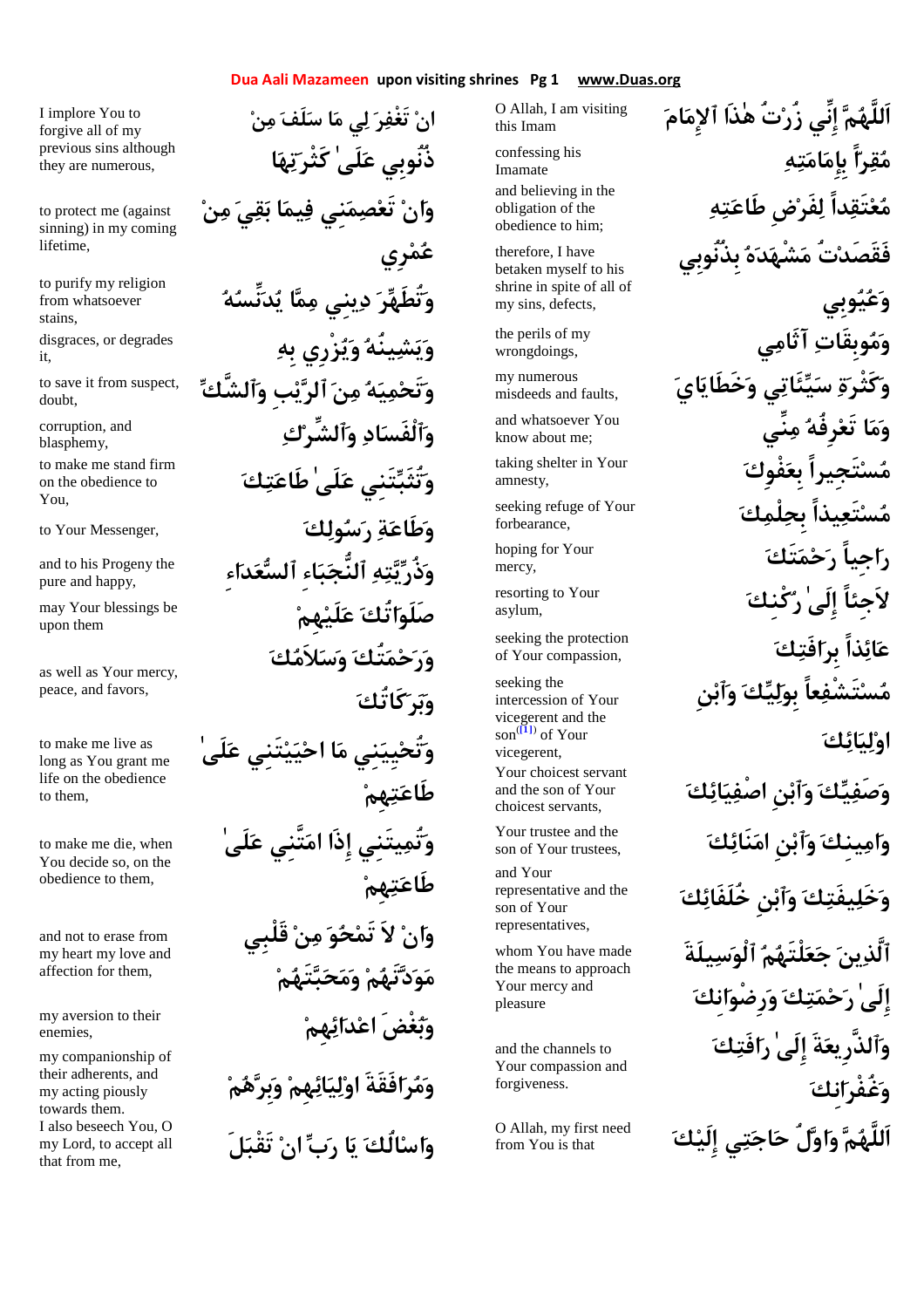#### **Dua Aali Mazameen upon visiting shrines Pg 2 www.Duas.org**

Do not take me up (i.e. cause me to die) before You bestow upon me with the favor of going on pilgrimage to Your Sacred House Your Prophet

and the tombs of the Imams, peace be upon them.

I also beseech You, O Lord, to grant me a sincere repentance that You accept,

praise,

You admit,

to forgive me and have mercy upon me when You take me up,

to make easy for me the agonies of death,

to include me with the group of Mu¦ammad and his Household,

him and them,

Paradise out of Your mercy,

to make me shed heavy tears as obeisance to You,

to make my tears always run down in acts that draw me near You,

to make my heart sympathetic towards Your intimate servants,

**انْيٱلد هذٰه يف تَصُونَنِيو** to save me in this worldly life

**ولاَ تَتَوفَّانِي إِلاَّ بعد ان تَرزُقَنِي حج بيتك ٱلْحرامِ** and to the tomb of **كَنْبَ وَرْيَارِ مَ قَبْدٍ نَبِيِّكَ وقُبورِ ٱلائمة علَيهِم ٱلسلاَم واسالُك يا رب تَوبةً نَصُوحاً تَرضَاها اهدمتَح ةًنِيو** an intention that You and righteous deed that<br>Novedmit **وان تَغْفر لي وتَرحمنِي إِذَا تَوفَّيتَنِي وتُهون علَي سكَرات ٱلْموت وتَحشُرنِي في زُمرة محمد وآله**  $\frac{1}{2}$ **peace of Allah be upon**<br>him and them. **كَتَلَّةَ بِرَحْمَتِكَ** to allow me to enter<br>Paradise out of Your **وتَجعلَ دمعي غَزِيراً في طَاعتك وعبرتي جارِيةً فيما يقَربنِي منْك وقَلْبِي عطُوفاً علَىٰ اوليائك**

worshipping You to myself, perseverance in worship, it,

to make me loathe acts of disobedience to You and acts that You deemed forbidden,

these acts,

to save me against negligence of my prayers,

performance,

to lead me to perform them as perfect as You have made incumbent upon me and as You have commanded

traditions of Your Messenger, upon him and his Household

and favors,

reverence, for defraying the poorrate,

and doing favors to the adherents of the Household of Muhammad,

and for consoling them.

**ذٰلك منِّي** to endear my<br>worshipping You to **the verships of the verships 10** to endue me with perseverance in **الَه تُنَشِّطَنِيو** to make me active in **وتُبغِّضَ إِلَي معاصيك ومحارِمك انْهع نِيفَعتَدو** to take me away from **وتُجنِّبنِي ٱلتَّقْصير في صَلَواتي وَٱلْٱسْتِهَانَةَ بِهَا** ,belittling them , **انَّرَ اخِيَ عَنْهَا and slackening in their وتُوفِّقَنِي لتَاديتها كَما فَرضْتَ وامرتَ بِه** according to the<br>**كَلَى ٰسُنَّةِ دِسَولِكَ** may Your blessings be<br>**صَلَوَاتُكَ عَلَيْهِ وَآلِهِ** as well as Your mercy<br>وَ**رَحْمَتُكَ وَبَرِ كَاتُك**َ **خُضُوعاً وَخُشُوعاً** مُسُلِّدًا with submission and o expand my breast<br>**وَتَشْرَحَ صَدْرِي لإِيتَاءِ ٱلزَّكَاةِ** مَسْتَمَعَ صَدْرِي لل giving alms, **قَاتٱلصَّد ِطَاءإِعو** giving charity, **وفرعٱلْم ذْلِبو وٱلإِحسان إِلَىٰ شيعة آلِ محمد** peace be upon them,<br>and for consoling **and for consoling**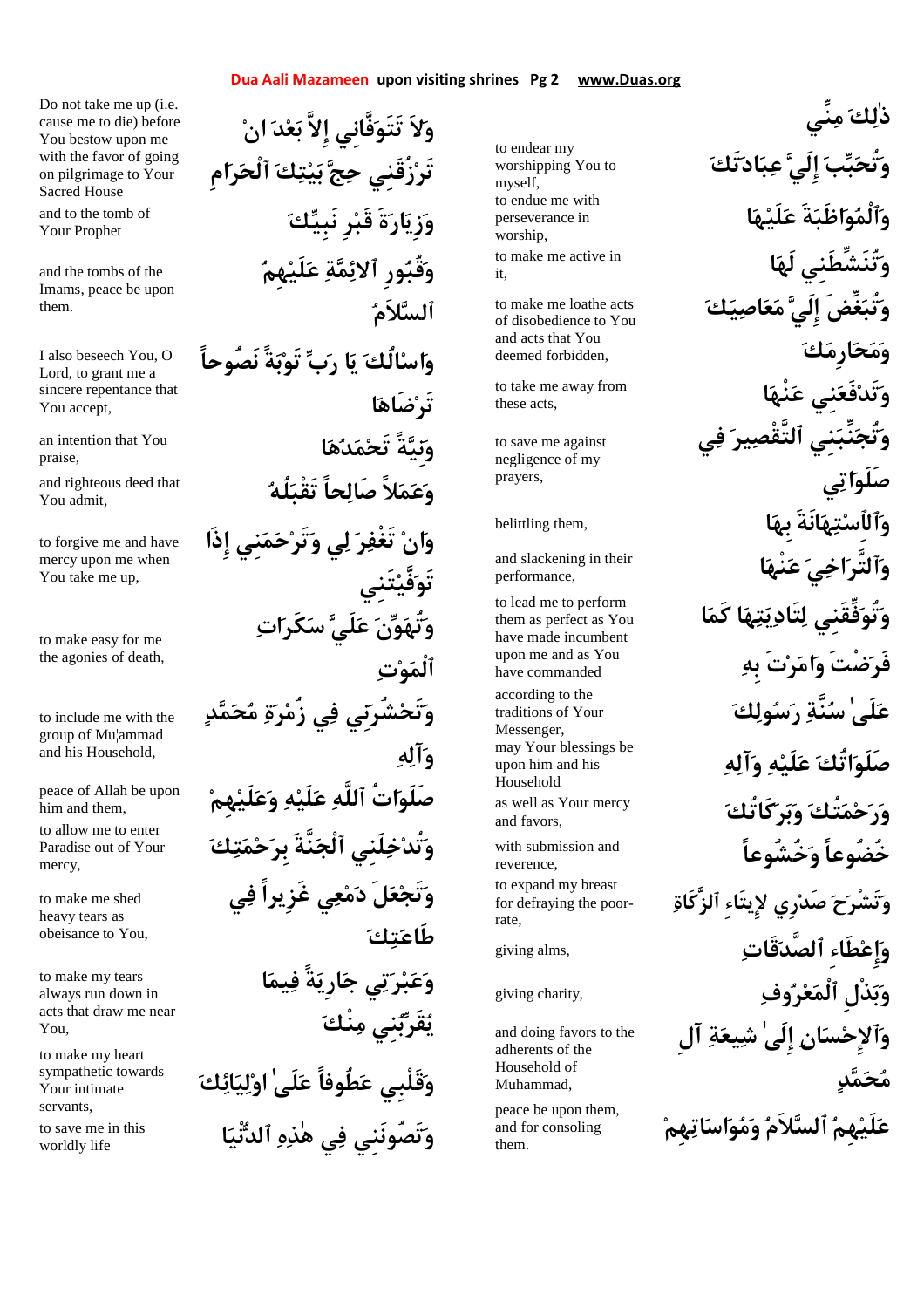# **Dua Aali Mazameen upon visiting shrines Pg 3 www.Duas.org**

joyful, growing, and satisfactory, everlasting and sufficient, is outgoing and overwhelming,

flowing and broad.

Through all that, (please) make me dispense with the humiliating appeals

sources,

with good health

as regards my religion, self, sons,

and whatsoever You have given and granted me,

properties

and whatsoever You have put under my disposal,

watch me against the hands of the tyrants,

homeland (safely),

confer upon me the utmost of my hope in my worldly life and the Hereafter,

make the consequence of my conducts praiseworthy, good, and sound,

make me broadminded,

from miserliness, stinginess.

 **هنِيئاً نَامياً وافياً** and with dignity that is<br>**وَعِزّاً بَاقِياً كَافِياً** and with prestige that<br>is outgoing and **is outgoing and قَامَةً سَابِغَةً عَامَّةً مِّسَاسِعَةً عَلَمَ**ّةً مِّلَّا flowing and broad. **وتُغْنِينِي بِذٰلك عنِ ٱلْمطَالبِ ٱلْمنَكَّدة and unreachable** and unreachable and unreachable **ًٰافىعم انْهم تُخَلِّصَنِيو** save me from them **في دينِي ونَفْسي وولَدي وما اعطَيتَنِي ومنَحتَنِي** preserve for me my properties **وجميع ما خَولْتَنِي وتَقْبِضَ عنِّي ايدي ٱلْجبابِرة طَنِيو ٰإِلَى نِيدتَرو** take me back to my **وتُبلِّغَنِي نِهايةَ املي في دنْياي وآخرتي وتَجعلَ عاقبةَ امرِي محمودةً حسنَةً سليمةً وتَجعلَنِي رحيب ٱلصَّدرِ** well-off, **الِٱلْح عاسو** and well-mannered, **ٱلْخُلُقِ نسح** rom miserliness, **بَعِيداً مِنَ ٱلْبَحْلِ وَٱلْمَنْعِ** 

epidemics,

and all sorts of misfortunes and catastrophes.

[I also beseech You to] cause my heart to turn away from the forbidden (acts and things), disobedience to You, legally gotten sustenance me, make firm my intention and my deeds

on it,

adversaries before me.

(Please) do not deprive me of whatsoever You have favored upon me,

do not take back from me the graces that You have granted me,

do not strip me of the elegances that You have conferred upon me;

[rather, please] increase that which You have authorized me to possess,

for me,

fortune that is very much,

مِنَ ٱل**ْعَاهَاتِ وَٱلآفَاتِ** مِنْ from handicaps, incurable diseases, **ةيدٱلشَّد اضِرمٱلاو** chronic illnesses, **نَةزْمٱلْم قَامِسٱلاو وجميعِ انْواعِ ٱلْبلاَءِ وٱلْحوادث وتَصْرِف قَلْبِي عنِ ٱلْحرامِ** make me hate acts of **Served in the acts of product of the visobedience to You. p** make me love the legally gotten **هابوبا يل تَفْتَحو** open its doors before **وتُثَبتَ نِيتي وفعلي علَيه** extend my lifetime, **رِيمع يف دتَمو** and close the doors of adversaries before me. (**ولاَ تَسلُبنِي ما منَنْتَ بِه علَي ولاَ تَستَرِد شَيئًا مما احسنْتَ بِه إِلَي ولاَ تَنْزِع منِّي ٱلنِّعم ٱلَّتي انْعمتَ بِها علَي وتَزِيد فيما خَولْتَنِي فَةًضَاعم افاًضْعا فَهتُضَاعو** expand it many folds and provide me with<br>**وَتَرْزُقَنِي مَالاً كَثِيراً واسعاً سائغاً** , spacious, agreeable,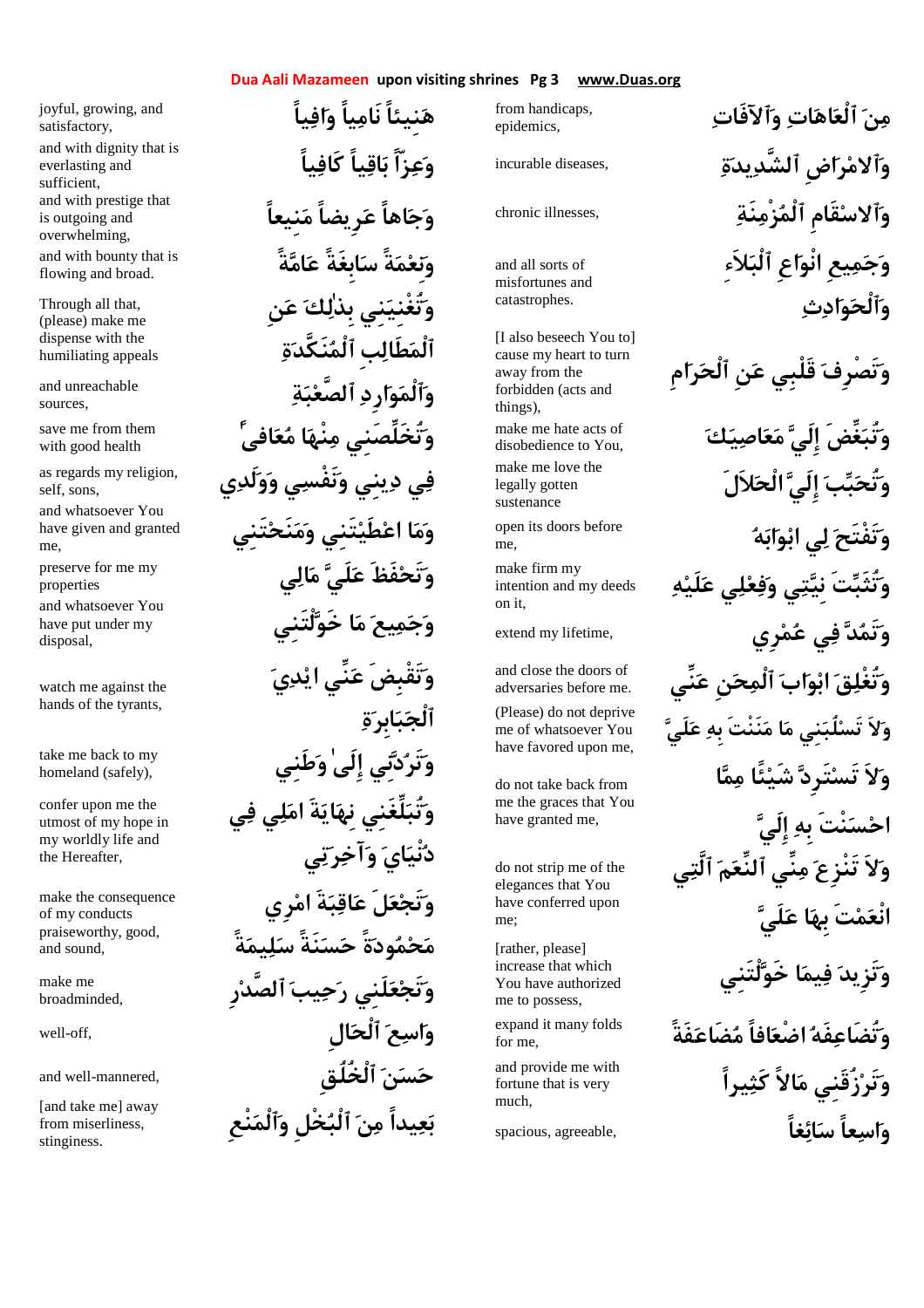## **Dua Aali Mazameen upon visiting shrines Pg 4 www.Duas.org**

Messengers, in the name of Your choicest ones and intimate servants selected over others for worshipping You, and in the name of Your Grand, Substantial Name, these) to grant me all of my requests,

settling them for me,

nor let me down.

O Allah, (please) accept the one in this tomb as my interceder before You.

O my Master! O Allah's vicegerent! O Allah's trustee!

I beseech you to intercede for me before Allah the Almighty and Allmajestic approve of and grant me all of my requests Immaculate fathers and in the name of Your well-selected sons.

Verily, you enjoy in the view of Allah, sacred be His Names,

O Allah, had I known a person more acceptable in Your view

**واصْفيائك واوليائك** whom You have<br>**آلْمُخْلَصِينَ مِنْ عِبَادِكَ وبِٱسمك ٱلاعظَمِ ٱلاعظَمِ اكُلَّه اتَهقَضَي الَم**) I beseech You by all **ابِه فْتَنِيعساو** to relieve me through and not to disappoint **and not to disappoint اَللَّهم وشَفِّع صَاحب هٰذَا ٱلْقَبرِ في يا سيدي يا ولي ٱللَّه يا امين ٱللَّه اسالُك ان تَشْفَع لي إِلَىٰ ٱللَّه عزَّ وجلَّ** eso that He may<br>**فِي هٰذِهِ ٱلْحَاجَاتِ كُلِّهَا** approve of and grant **رِينٱلطَّاه كائآب قبِح** in the name of Your **وبِحق اولاَدك ٱلْمنْتَجبِين فَإِن لَك عنْد ٱللَّه تَقَدستْ اسماؤه** an honorable standing, **ٱلشَّرِيفَةَ نْزِلَةَٱلْم** a lofty rank, **يلَةَلٱلْج ةَتَبرٱلْمو** and a spacious regard. **رِيضَٱلْع اهٱلْجو اَللَّهم لَو عرفْتُ من هو اوجه عنْدك**

[Please] make firm in my heart the love for Muhammad and the Household of Muhammad and their adherents (Shiah). O Lord, guard me, my family, sons, those who are under my custody, my brothers, and my offspring in the name of Your mercy and Magnanimity. needs from You. Out of my meanness and avarice, I have considered these needs oreat are insignificantly small effortless for You. I thus beseech You in the name of the standing of Mu¦ammad and the Household of Mu¦ammad, peace be upon him and them, in Your view, duty towards You, in the name of what You have made incumbent upon Yourself towards them, other Prophets and

**وَٱلنِّفَاقِ وَٱلْكِذْبِ** , hypocrisy, fabrication , slander, and perjury. **ٱلزُّورِ لِقَوو تهٱلْبو وتُرسخَ في قَلْبِي محبةَ محمد وآلِ محمد وشيعتهِم وتَحرسنِي يا رب في نَفْسي واهلي يلَدوو يالمو** my properties, my **واهلِ حزَانَتي وإِخْوانِي وَاهْل مَوَدَّتِي وَذُرِّيَّتِي لَهَ** and my offspring **بِرحمتك وجودك كنْدع ياتاجح هذٰه ماَللَّه** O Allah, these are my **وقَد ٱستَكْثَرتُها للُؤمي وشُحي** while in Your view the<br>are insignificantly **يَوْمُدَنَّ كَقِيبَوَنَّهُ and they are easy and and they are easy and فَاسالُك بِجاه محمد وآلِ محمد علَيه وعلَيهِم ٱلسلاَم عنْدك كلَيع قِّهِمبِحو** in the name of Your **وبِما اوجبتَ لَهم** in the name of Your<br>
other Prophets and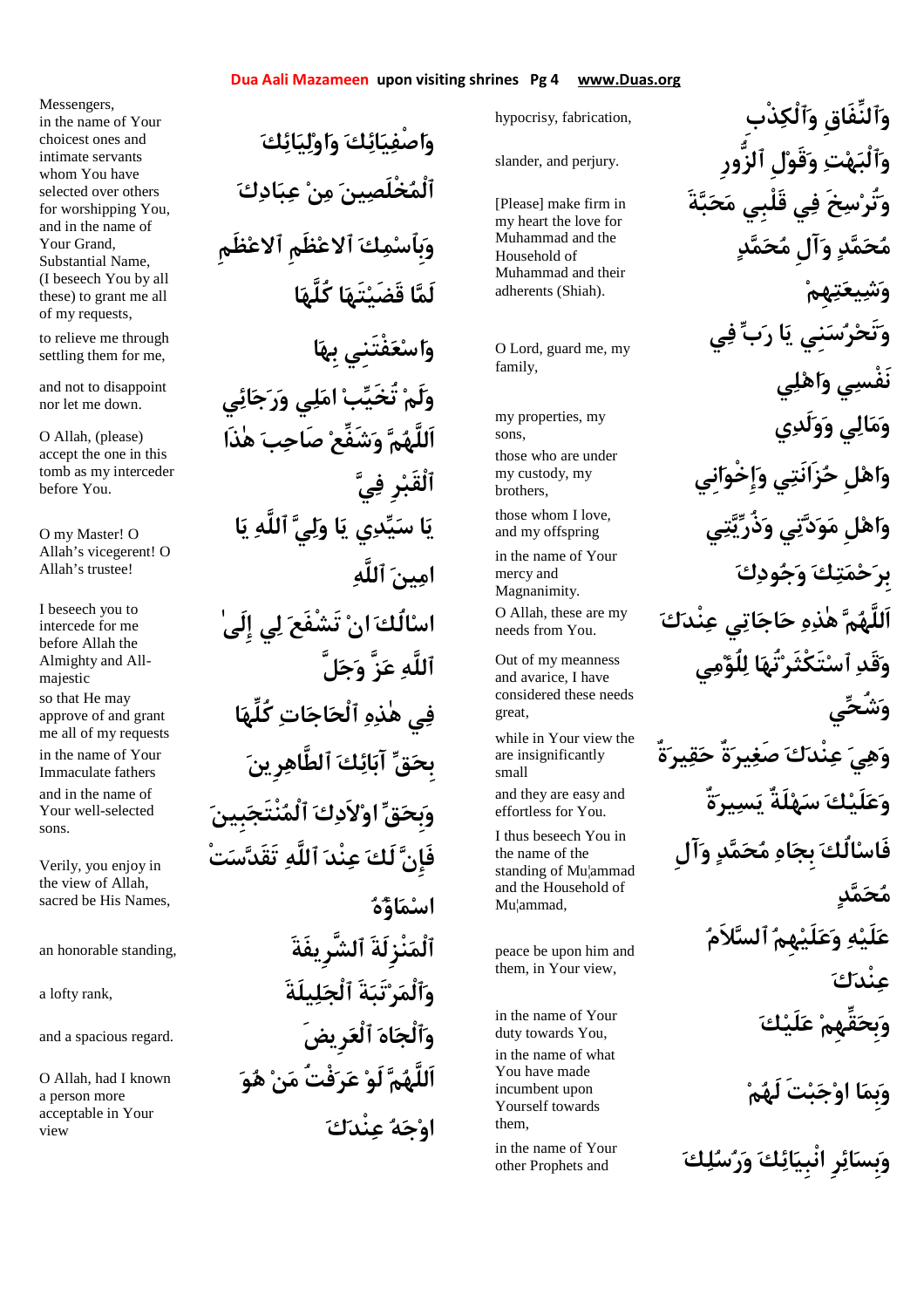# **Dua Aali Mazameen upon visiting shrines Pg 5 www.Duas.org**

a tyrant ruler,

a dissident miscreant,

a rival in a worldly affair,

one who envies me for a grace,

an unjust individual, or a despot;

their hands too short to catch me,

against me,

against me with their own affairs,

evils

followers and devils,

stand by me against whatsoever may harm and do injustice to me,

the entire goodness

not.

O Allah, bless Mu¦ammad and the Household of Mu¦ammad

parents,

my brothers, my sisters,

my (paternal) aunts,

my (maternal) aunts,

foremothers,

offspring,

**او سلْطَان عنِيد او مخَالف في دينٍ او منَازِعٍ في دنْيا او حاسد علَي نِعمةً او ظَالمٍ او باغٍ** then (please) make<br>their hands too short to **هَاَقْبِضْ عَنِّي يَدَهُ هدكَي نِّيع ٱصْرِفو** take away their plots **هبِنَفْس نِّيع ٱشْغَلْهو** preoccupy them **هشَر نِيٱكْفو** save me from their **ينِهاطشَيو هاعتْبا شَرو** and the evils of their **واجِرنِي من كُلِّ ما يضُرنِي ويجحف بِي كُلِّه رِٱلْخَي يعمج نِيطعاو** and (please) grant me **لَمعا لاَ اممو لَمعا امم** whether I know or I do **اَللَّهم صَلِّ علَىٰ محمد وآلِ محمد يدالولو يل رٱغْفو** and forgive me, my **ولإِخْوانِي واخَواتي ياتمعو ياممعاو** my (paternal) uncles, **يخَالاَتو يالخْواو** my (maternal) uncles, **ياتدجو ياددجاو** my forefathers, my

**ارِيهِمذَرو مهلاَدواو** their descendants, their

than this Imam

and his immaculate fathers and sons,

**ٱلصَّلاَةُو لاَمٱلس هِملَيع** peace and blessings be upon them, I would have chosen them to be my interceders (before You) and I would have introduced them as means by whom I would put before You my needs and requests.

Therefore, (please) hear from me,

respond to me,

worthy to do. O most merciful of all those who show mercy.

O Allah, as regards the needs that my requests have not included,

the things that I am too powerless to do, mention,

among the things that prosper my religion, worldly life, and next life;

**لَيع بِه نُنفَٱم**) please) confer upon me with these,

protect me, guard me,

bestow upon me (with Your favors), and forgive me.

As for any one who intends evil or wickedness to me,

devil,

than this immaculate  
\nand his immaculate  
\nfather and sons, com-  
\nand his immaculate  
\nupon them,  
\nI would have chosen  
\nintercoders (before  
\nYou)  
\nand I would have  
\nintercoders (before  
\nYou)  
\nand I would have  
\nintroduced them as  
\nmod 1 to be my  
\nmeans by whom I  
\nwould be more than  
\nnonadd part operators  
\nwe need as and requests.  
\nwe have no smooth  
\ntherefore  
\nas a real or cases  
\nand request.

\nExample 21. 
$$
\mathbf{a} \times \mathbf{b} \times \mathbf{c}
$$

\nTherefore, the  
\n of  $\mathbf{b} \times \mathbf{c} \times \mathbf{d}$ ,  $\mathbf{d} \times \mathbf{d} \times \mathbf{d}$   
\nwe have a non-  
\n of  $\mathbf{b} \times \mathbf{c} \times \mathbf{d}$ ,  $\mathbf{d} \times \mathbf{d} \times \mathbf{d}$   
\n for  $\mathbf{c} \times \mathbf{c}$ ,  
\n and do to me that  
\n with the  $\mathbf{c} \times \mathbf{c}$ ,  
\n and do to me that  
\n with the  $\mathbf{c} \times \mathbf{c}$ ,  
\n and the  $\mathbf{c} \times \mathbf{c}$ ,  
\n and the  $\mathbf{c} \times \mathbf{c}$ ,  
\n and the  $\mathbf{c} \times \mathbf{c}$ ,  
\n and the  $\mathbf{c} \times \mathbf{c}$ ,  
\n and the  $\mathbf{c} \times \mathbf{c}$ ,  
\n and the  $\mathbf{c} \times \mathbf{c}$ ,  
\n and the  $\mathbf{c} \times \mathbf{c}$ ,  
\n and the  $\mathbf{c} \times \mathbf{c}$ ,  
\n and the  $\mathbf{c} \times \mathbf{c}$ ,  
\n and the  $\mathbf{c} \times \mathbf{c}$ ,  
\n and the  $\mathbf{c} \times \mathbf{c}$ ,  
\n and the  $\$